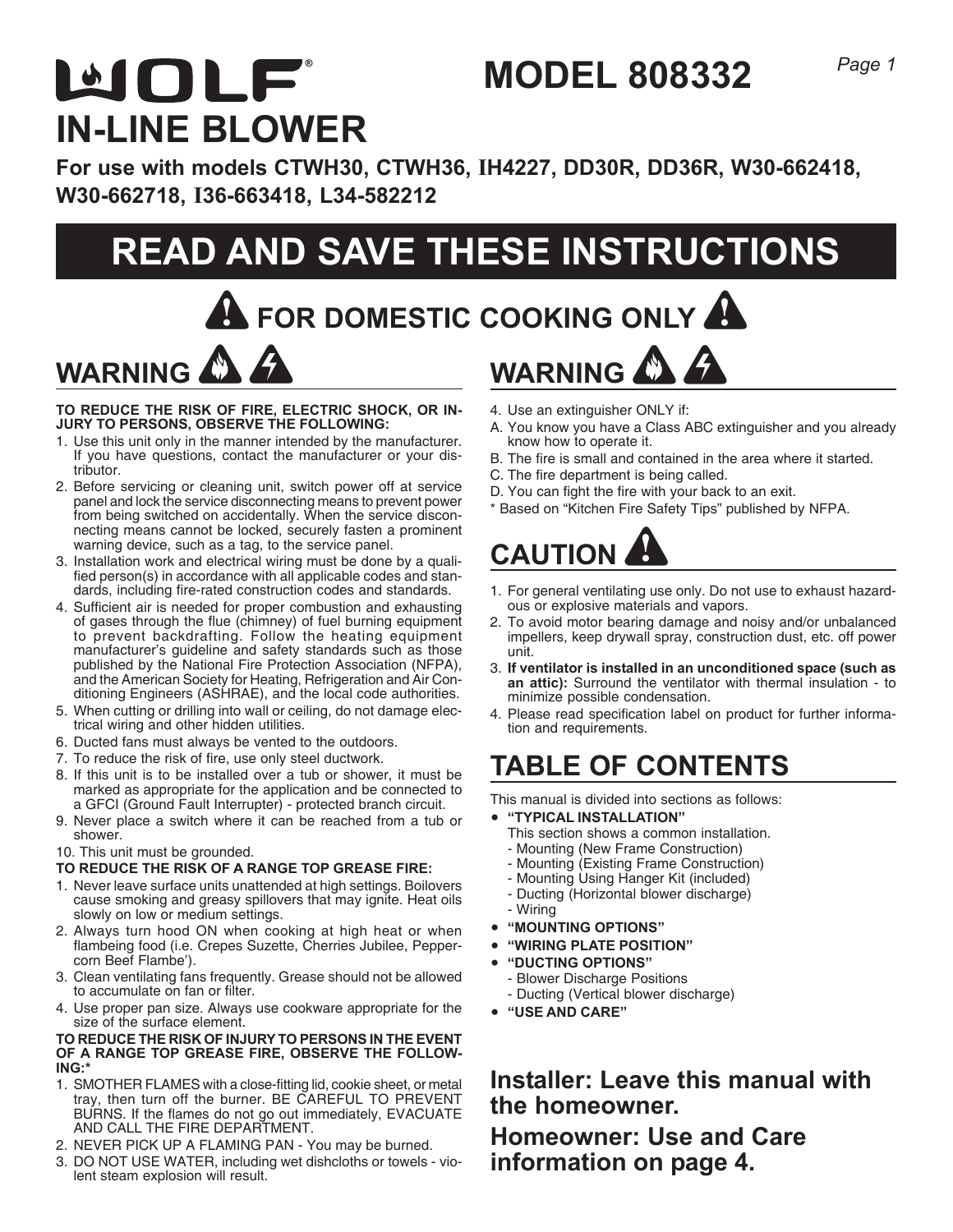# **TYPICAL INSTALLATION**

### **MOUNTING** *(New Frame Construction)*



*Factory-shipped unit installed in new construction.*

### **MOUNTING** *(Existing Frame Construction)*



*Factory-shipped unit installed in existing construction.*

## **TYPICAL INSTALLATION**

### **MOUNTING USING HANGER KIT (included)**



*Blower factory-shipped in straight-through discharge position.*





*Two ways to connect ductwork to a factory-shipped unit.*

### **IMPORTANT:** *Remove shipping tape from damper*

Remove the shipping tape from the damper flap and make sure that damper flap opens and closes freely inside the ductwork. Use duct tape to make ductwork connections secure and air-tight.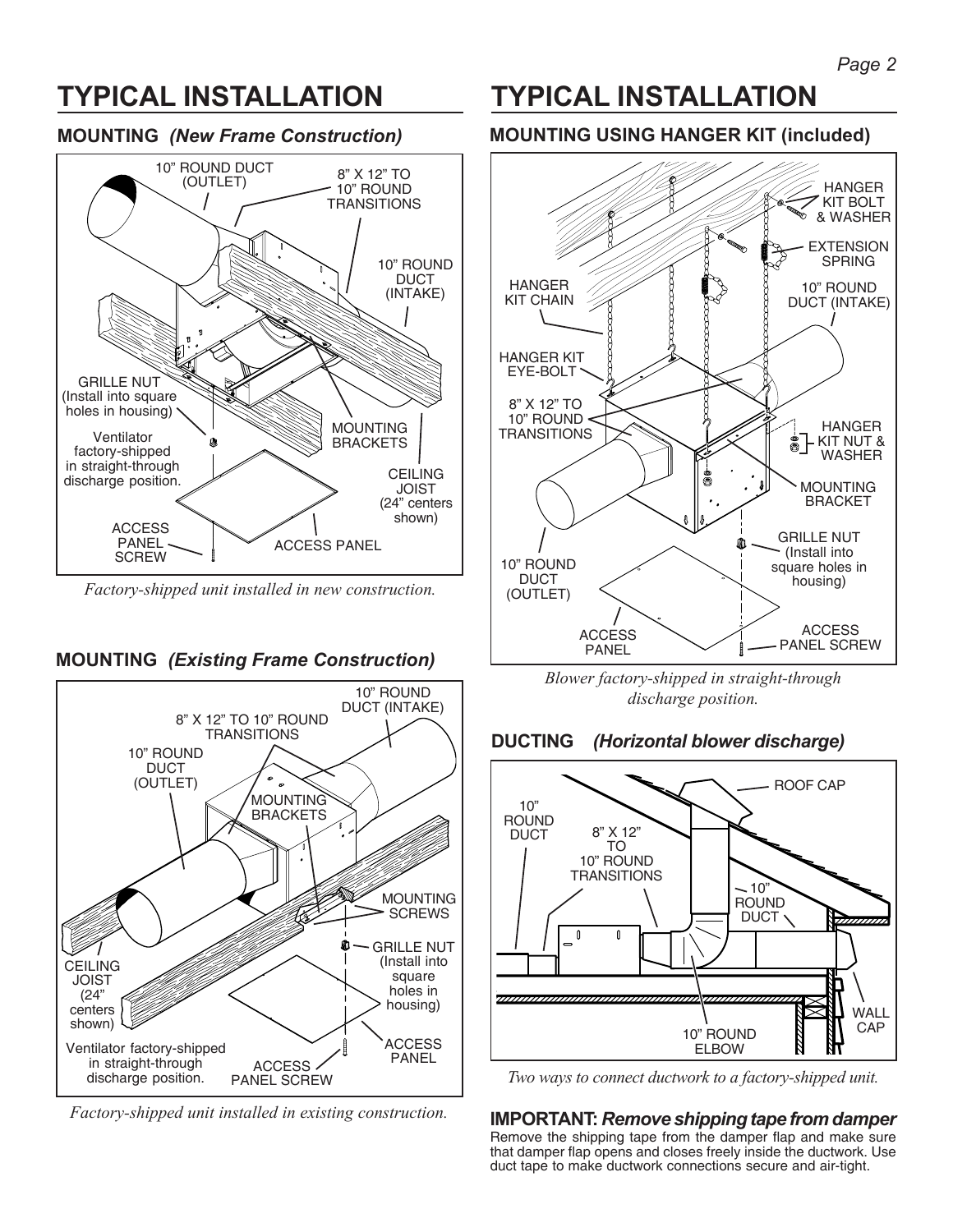### **WIRING**



*Ventilator can be wired from outside of housing. Use UL approved connectors to wire per local codes.*

# **MOUNTING OPTIONS**

¼-20 hex nuts secure mounting brackets to housing. Loosen and re-tighten or remove and replace nuts as necessary for desired mounting bracket position.



*Mounting brackets in factory-shipped position mounted directly to joists.* (Outlet parallel to joists.) (New construction)



*Mounting brackets flipped over and mounted to additional framing.* (Outlet perpendicular to joists.) (New or Existing construction)



*Mounting brackets flipped over and mounted to additional framing.* (Outlet vertical.) (New or Existing construction)



# **WIRING PLATE POSITION**



*Wiring plate mounts to side or top of housing.*

# **DUCTING OPTIONS**

### **BLOWER DISCHARGE POSITIONS**



*Ventilator shown in horizontal discharge position. (Factory shipped)*

*Ventilator shown in vertical discharge position. (Change movable panel to new location as shown.)*





*Typical ductwork connection to a ventilator converted to vertical discharge.*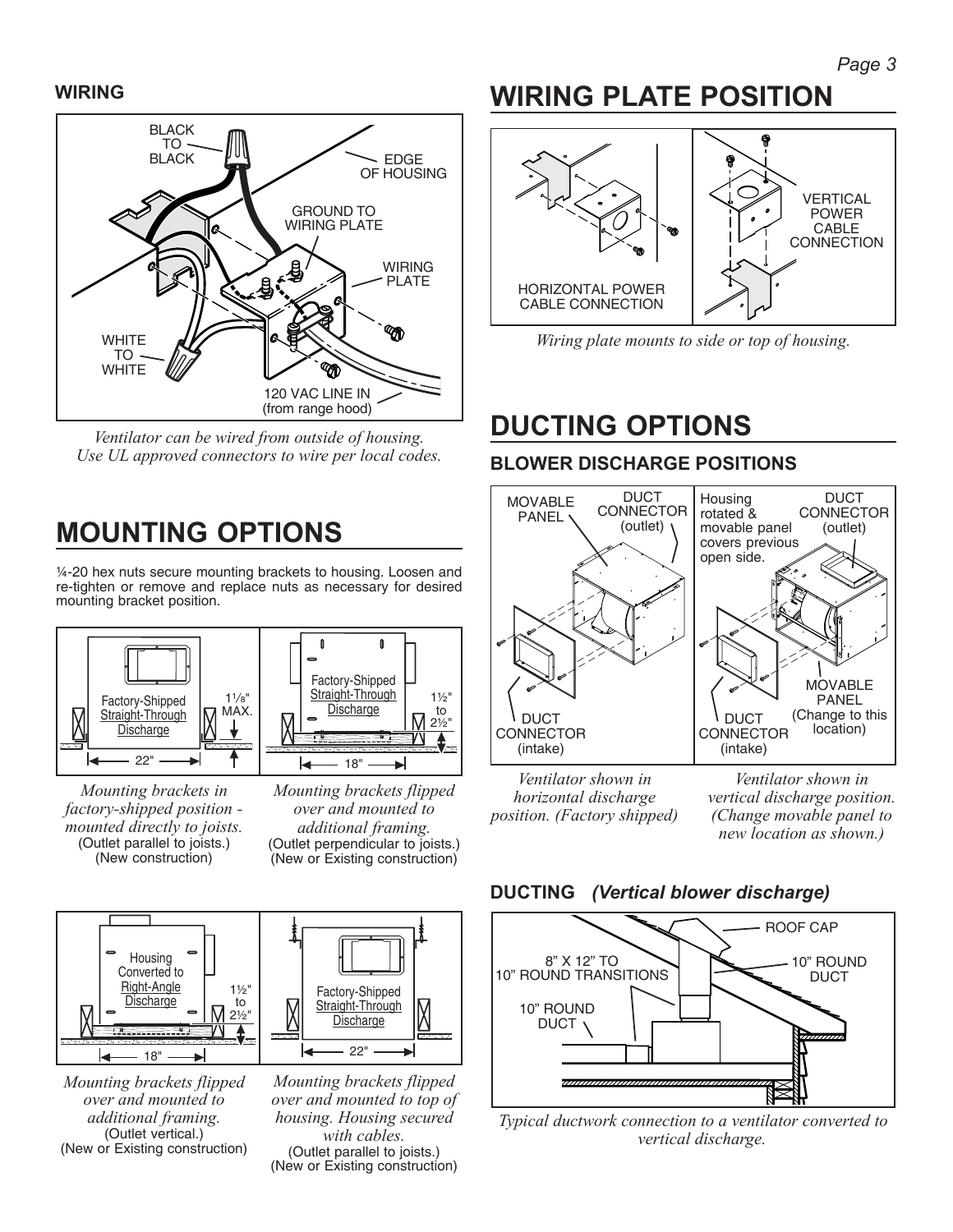# **USE AND CARE**

Follow wiring instructions packed with range hood, and adhere to all local and state codes, and the National Electrical Code.



**WARNING: To reduce the risk of electric shock, disconnect from power supply before servicing.**

**To clean blower assembly:** Remove access panel, unplug blower from housing, remove blower mounting nuts, and carefully remove blower from housing. Use appropriate vacuum attachment or a soft cloth and mild soap or detergent to clean blower discharge area and wheel. DO NOT ALLOW WATER TO ENTER MOTOR. Make sure blower assembly is completely dry before reinstalling.

Motor is permanently lubricated. Do not oil or disassemble motor.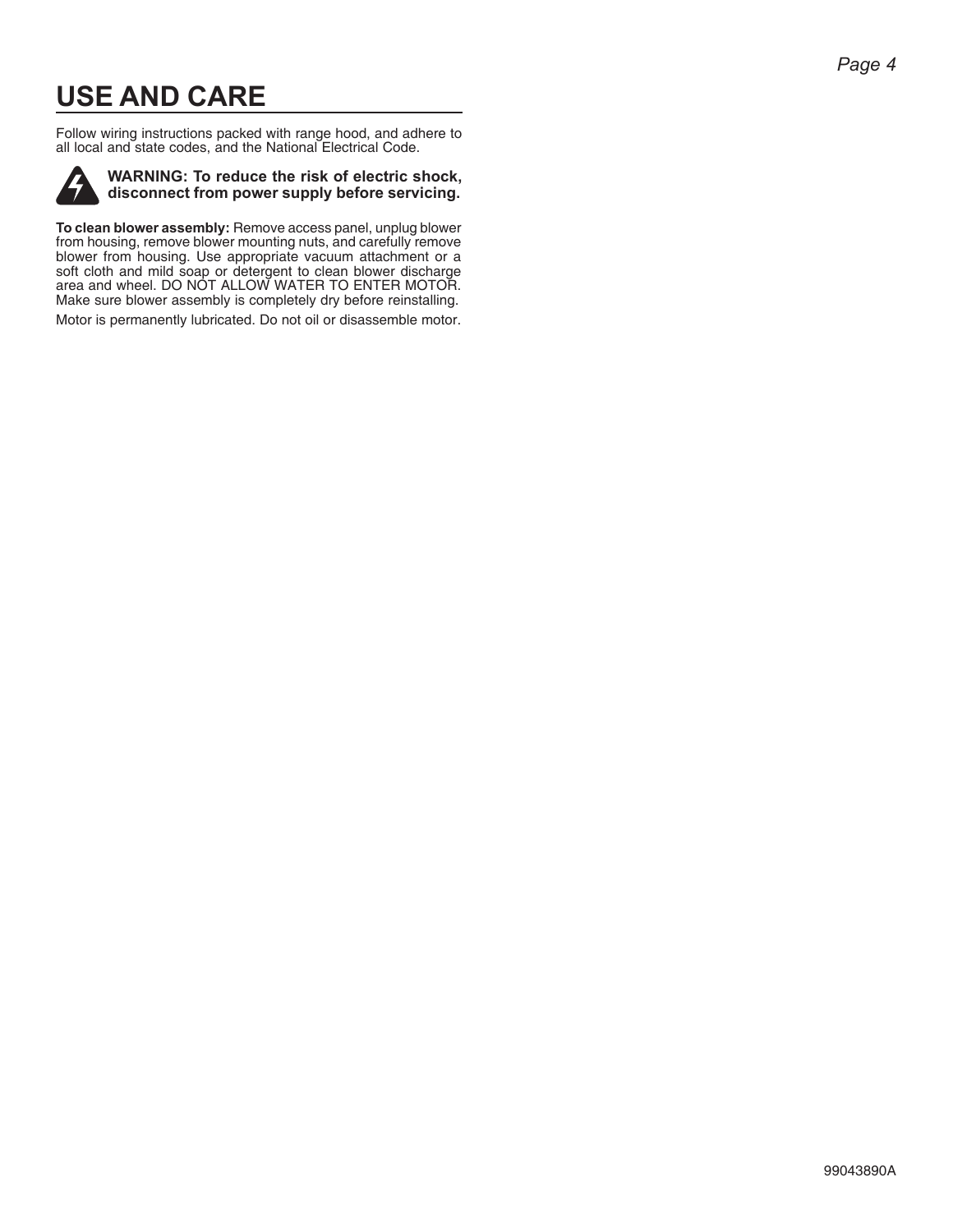### WOLF **MODÈLE 808332 VENTILATEUR MONTAGE DANS LIGNE**

**Pour usage avec modèles CTWH30, CTWH36, IH4227, DD30R, DD36R, W30-662418, W30-662718, I36-663418, L34-582212**

# **CONSERVER CES INSTRUCTIONS ! POUR USAGE DOMESTIQUE SEULEMENT !**

**AVERTISSEMENT**

#### **POUR RÉDUIRE LE RISQUE D´INCENDIE, DE CHOC ÉLECTRIQUE OU DE BLESSURES PERSONNELLES, OBSERVEZ CE QUI SUIT:**

- 1. Utilisez cette unité seulement de la façon prévue par le fabricant. Pour d´autres renseignements, contactez le fabricant ou votre distributeur.
- 2. Avant d'effectuer une réparation ou un entretien sur cet appareil, coupez le courant au tableau d'alimentation et verrouillez celui-ci pour empêcher que la tension soit remise accidentellement. Lorsque le verrouillage de la déconnexion n'est pas possible, mettez bien en vue un signal d'avertissement telle qu'une étiquette, sur le panneau d'alimentation.
- 3. L´installation et la pose des fils électriques doivent être effectuées par une ou des personnes qualifiées conformément à tous les codes et normes applicables, incluant les normes de construction en rapport aux incendies.
- 4. Il faut suffisamment d´air pour une combustion appropriée et l´échappement des gaz par le tuyau de la cheminée de l´équipement brûlant du combustible pour prévenir un contre-courant. Suivez les instructions du fabricant de l´équipement de chauffage et les normes de sécurité telles que celles publiées par la National Fire Protection Association (NFPA) et l´American Society for Heating, Refrigeration and Air Conditioning Engineers (ASHRAE) et des autorités du code local.
- 5. Lors de la coupe ou du perçage dans un mur ou un plafond, prenez soin de ne pas endommager les fils électriques et les autres utilités dissimulées.
- 6. La décharge des ventilateurs à conduit par l´évent doit toujours se faire à l´extérieur.
- 7. Pour réduire le rsque d'incendie, utilisez seulement des donduits de ventilation en acier.
- 8. Si cette unité doit être installée au-dessus d'une baignoire ou d'une douche, elle doit être marquée comme étant appropriée pour l'application et être connectée à un circuit dérivé protége GFCI (interrupteur de circuit en cas de défaut de mise à la terre du neutre).
- 9. Ne placez jamais un interrupteur dans un endroit où il peut être rejoint d'une baignoire ou d'une douche.
- 10. Cette unité doit être mise à la terre.

#### **AFIN DE DIMINUER LES RISQUES D'INCENDIE POUVANT SE DÉCLENCHER SUR LA SURFACE DE CUISSON:**

- 1. Ne jamais laisser sans surveillance des unités de surface réglées à feu vif. En plus de générer de la fumée, les débordements de graisse peuvent prendre feu. Chauffer les huiles lentement à feu doux ou moyen.
- 2. Toujours mettre en marche la hotte durant la cuisson à feu vif ou la cuisson d'aliments à flamber.
- 3. Nettoyer régulièrement les ventilateurs d'aération. On ne doit tolérer aucune accumulation de graisse sur le ventilateur ou sur le filtre.
- 4. Utiliser une casserole de grosseur appropriée. Toujours utiliser une batterie de cuisine proportionnelle à l'élément de surface.

#### **AFIN DE DIMINUER LES RISQUES DE BLESSURES POUVANT SURVENIR LORSQU'UN FEU SE DÉCLENCHE SUR LA SURFACE DE CUISSON, SUIVEZ CES DIRECTIVES:**

- 1. ÉTOUFFEZ LES FLAMMES avec un couvercle hermétique, une tôle à biscuits ou un plateau en métal puis éteignez la cuisinière. PRENEZ GARDE AUX BRÛLURES. Si vous ne parvenez pas à éteindre immédiatement les flammes, ÉVACUEZ LES LIEUX ET CONTACTEZ VOTRE POSTE LOCAL DE LUTTE CONTRE LES INCENDIES.
- 2. NE VOUS EMPAREZ JAMAIS D'UN PLAT QUI S'EST ENFLAMMÉ Vous risqueriez de vous brûler.
- 3. N'UTILISEZ JAMAIS D'EAU, incluant les linges à vaisselles ou serviettes

mouillés car cela peut provoquer une violente explosion de vapeur.

4. Utilisez un extincteur SEULEMENT si:

**AVERTISSEMENT**

- A. Il s'agit d'un extincteur de classe ABC et que vous savez comment vous en servir.
- B. Il s'agit d'un petit feu qui ne se propage pas ailleurs que sur la cuisinière. C.Vous avez appelé votre poste local de lutte contre les incendies.
- D. Vous pouvez combattre le feu tout en ayant accès à une sortie.
- \* Basé sur "Kitchen Fire Safety Tips" édité par NFPA.



- 1. Pour ventilation générale seulement. Ne l´utilisez pas pour évacuer les vapeurs ou matériaux dangereux ou que peuvent exploser.
- 2. Pour éviter d´endommager les coussinets du moteur et des turbines bruyantes et/ou mal équilibrées, assurez que l´unité motrice est exempte de poussière provenant des murs en pierres sèches et la construction.
- 3. **Si le ventilateur est installé dans un endroit non conditionné (tel qu'un grenier):** Entourez le ventilateur d'un isolant thermique afin de réduire toute condensation éventuelle.
- 4. Veuillez lire l´étiquette de spécifications sur le produit pour d´autres renseignements et exigences.

# **TABLE DES MATIÈRES**

Ce manuel se divise comme suit :

- **INSTALLATION TYPIQUE**
	- Cette section montre une installation standard dans un bâtiment en cours de construction ou déjà construit.
	- Montage (construction en cours)
	- Montage (construction terminée)
	- Montage (kit pour accrocher)
	- Installation des conduits (décharge horizontale de ventilateur) - Câblage
- **OPTIONS DE MONTAGE**
- **POSITION DE LA PLAQUE DE CÂBLAGE**
- **OPTIONS D'INSTALLATION DES CONDUITS**
- Positions de la décharge de la soufflerie
	- Installation des conduits (décharge vertical de ventilateur)
- **UTILISATION ET ENTRETIEN**

### **Installateur: Remetez ce manuel au protpriétaire de maison.**

**Propriétaire de maison: Mode d'utilisation et soin à la page 8.**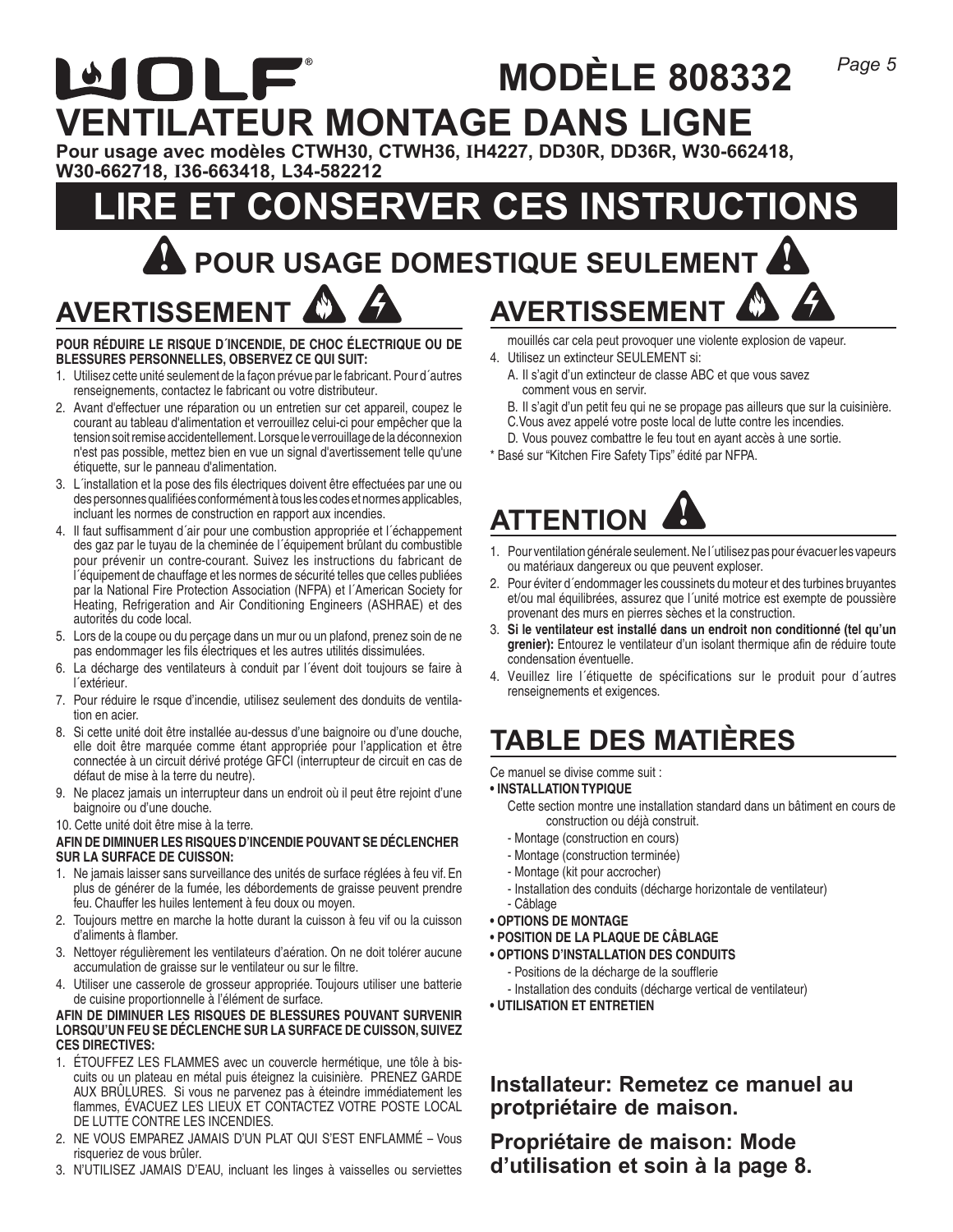# **INSTALLATION TYPIQUE**

### **MONTAGE** *(Construction en cours)*



*Appareil installé dans un bâtiment en cours de construction.*

### **MONTAGE** *(construction terminée)*



*Appareil installé dans un bâtiment déjà construit.*

**IMPORTANT:** *Retirez la bande d'expédition de l'amortisseur.* Veiller à retirer le ruban adhésif d'expédition du volet du registre et s'assurer que ce dernier s'ouvre et se ferme librement à l'intérieur du conduit. Utiliser du ruban adhésif pour assurer et étancher les raccords des conduits.

# **INSTALLATION TYPIQUE**

### **MONTAGE EN UTILISANT LE KIT DE CINTRE (inclus)**



*Soufflerie préassemblée en position de décharge dans ligne.*

### **INSTALLATION DES CONDUITS** *(décharge horizontale de ventilateur)*



*Deux manières de raccorder les conduits à un appareil prémonté.*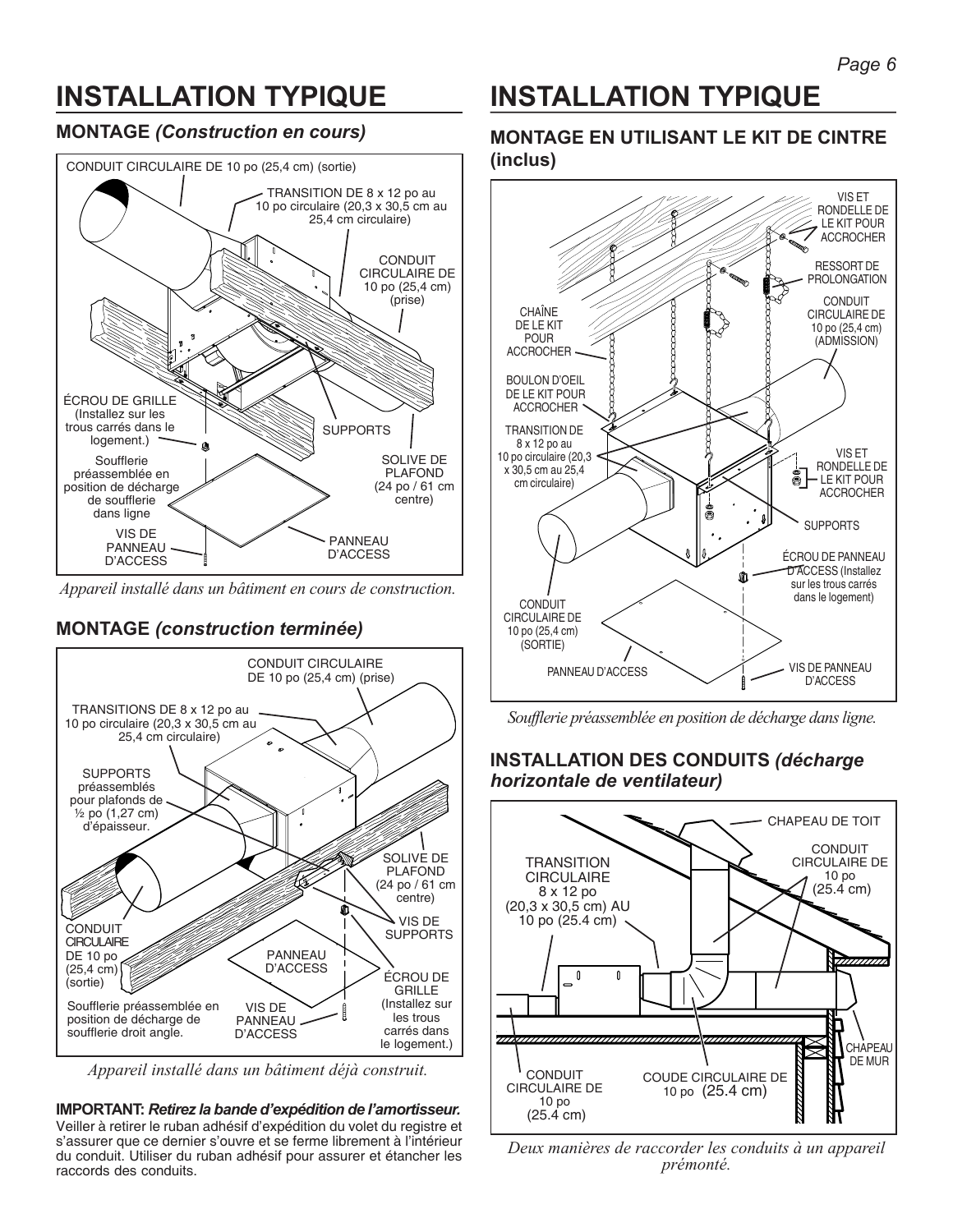### **CÂBLAGE**



*Le ventilateur peut être branché depuis l'extérieur du boîtier. Utiliser des connecteurs homologués UL pour les branchements, conformément aux codes locaux en vigueur.*

# **OPTIONS DE MONTAGE**

Des écrous à six pans ¼-20 fixent les supports au boîtier. Desserrer et resserrer ou retirer et replacer les écrous si nécessaire, selon la position désirée pour le support.



*Supports en position préassemblée* (Sortie parallèle aux solives) (Bâtiment en cours de construction)





*Supports retournés et fixés à un cadre supplémentaire.* (Sortie droit angle.) (Construction neuve ou existante)

*Supports retournés et fixés en haut du boîtier. Boîtier suspendu par des câbles.* (Sortie parallèle aux solives) (Construction neuve ou existante)

## **POSITION DE LA PLAQUE DE CÂBLAGE**



*La plaque de câblage se fixe sur le côté ou sur le dessus du boîtier.*

## **OPTIONS D'INSTALLATION DES CONDUITS**

### **POSITIONS DE LA DÉCHARGE DE LA SOUFFLERIE**



*en position de décharge de soufflerie dans ligne. (Préassemblé)* *position de décharge de soufflerie droit angle. (Changer la position du panneau amovible tel qu'illustré.)*

### **INSTALLATION DES CONDUITS (décharge vertical de ventilateur)**



*Raccordement de conduit typique à un ventilateur converti en décharge verticale*